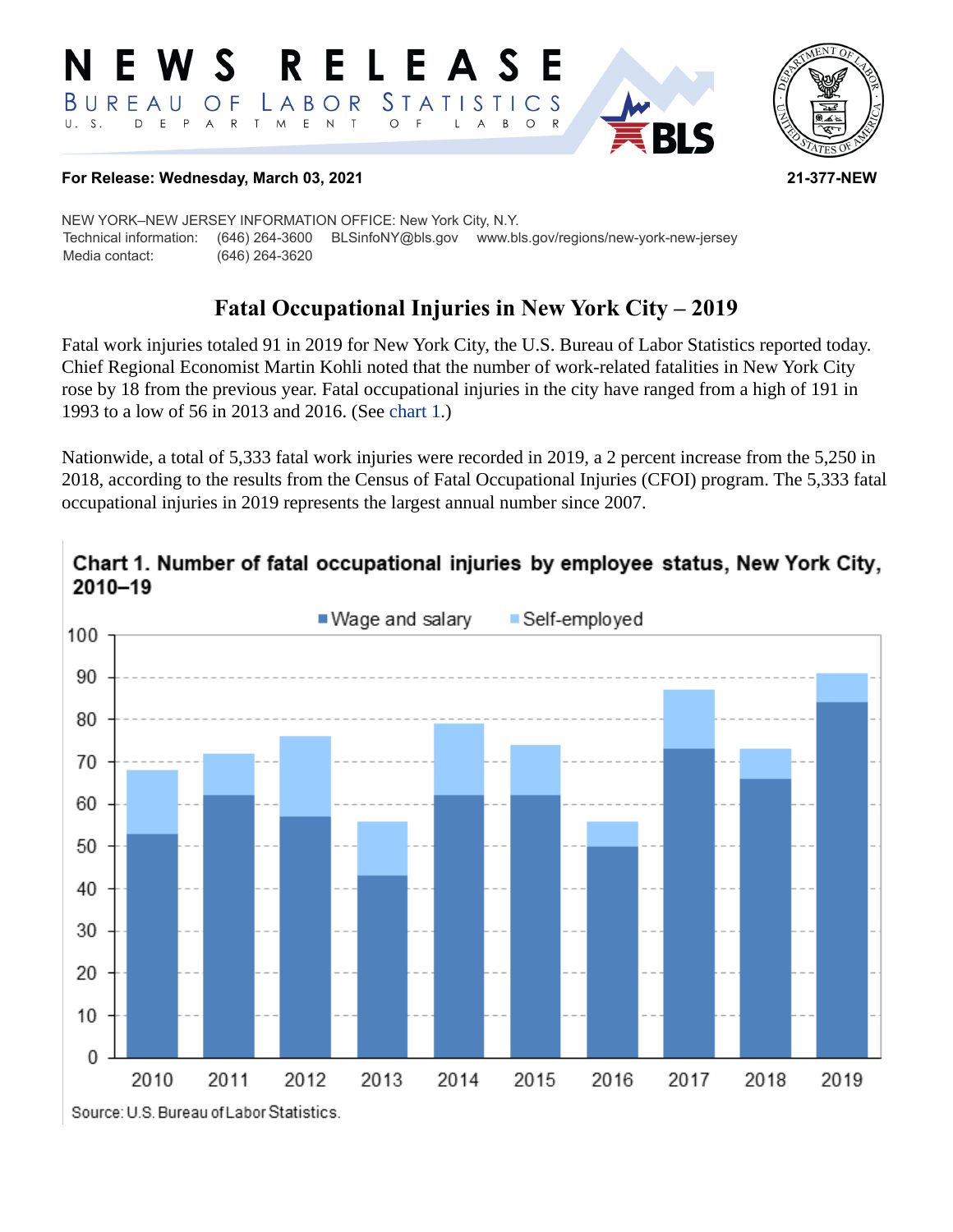## **Fatal event or exposure**

In New York City; falls, slips, and trips resulted in 24 fatal work injuries, and violence and other injuries by persons or animals accounted for 21 fatalities. These two major categories accounted for 49 percent of all workplace fatalities in the city. (See [table 1](#page-4-0) and [chart 2.](#page-1-0)) Worker deaths from falls, slips, and trips were up from 17 in 2018, and worker fatalities due to violence or other injuries by persons or animals were up from 11.

Exposure to harmful substances or environments and contact with objects and equipment were the third-most frequent fatal work events with 17 fatalities each, compared to 12 and 19 fatalities respectively, in 2018.

Nationally, transportation incidents were the most frequent fatal workplace event in 2019, accounting for 40 percent of fatal work injuries. Falls, slips, and trips was the second-most common fatal event (17 percent), followed by violence and other injuries by persons or animals (16 percent).



<span id="page-1-0"></span>Chart 2. Distribution of total fatal occupational injuries by event, United States and New York City, 2019

Source: U.S. Bureau of Labor Statistics.

## **Industry**

The private construction industry had the highest number of fatalities in New York City with 24. (See [table 2](#page-5-0).) Contact with objects and equipment resulted in 6 of the 24 fatalities in the industry and exposure to harmful substances or environments accounted for 4 fatalities.

The private transportation and warehousing industry had 16 workplace fatalities. Transit and ground passenger transportation accounted for five (31 percent) and couriers and messengers, four (25 percent) of the fatal injuries in this industry.

## **Occupation**

The construction and extraction occupational group had the highest number of workplace fatalities with 29. (See [table 3](#page-6-0).) Construction trades workers accounted for 26 of the 29 fatalities among construction and extraction workers. The transportation and material moving occupational group had the second highest number of workplace fatalities (19), followed by protective service occupations (7) and installation, maintenance, and repair occupations (6).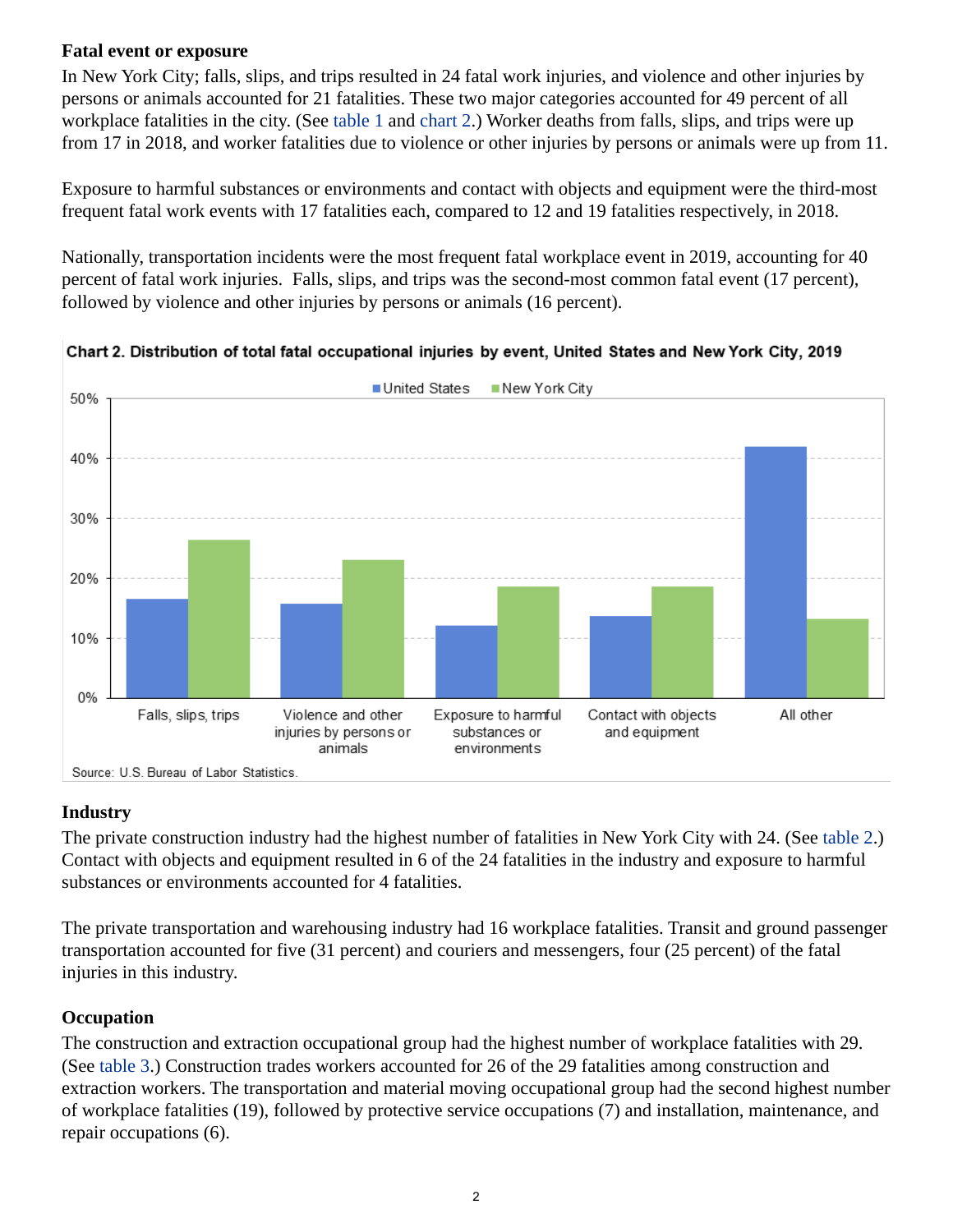#### **Additional highlights**

- Men accounted for 89 percent of the work-related fatalities in New York City, compared to 92 percent nationwide. (See [table 4.](#page-7-0)) Contact with objects and equipment made up 21 percent of the fatalities for men in New York City, followed by violence and other injuries by persons or animals with 20 percent.
- Hispanic or Latino workers accounted for 32 percent of those who died from a workplace injury. Nationwide, this group accounted for 20 percent of work-related deaths.
- Workers 25-54 years old accounted for 49 percent of the city's work-related fatalities in 2019, compared to 55 percent of on-the-job fatalities nationally.
- Of the 91 fatal work injuries in New York City, 92 percent worked for wages and salaries; the remainder were self-employed.

## **Changes in Industry and Occupation Classification Structure**

Information in this release incorporates revisions to both the North American Industry Classification System (NAICS) and the Standard Occupational Classification codes (SOC). Comparison of data for 2019 to prior years should be done with caution due to these changes, and thus analysis in this release is limited to 2019 for industries and occupations. More information on NAICS can be found at [www.bls.gov/bls/naics.htm](https://www.bls.gov/bls/naics.htm). More information on SOC can be found at [www.bls.gov/soc/2018/home.htm.](https://www.bls.gov/soc/2018/home.htm)

## **Coronavirus (COVID-19) Pandemic Impact on the Census of Fatal Occupational Injuries**

Data in this news release are for reference year 2019. No changes in collection procedures or outputs were necessary due to COVID-19. Additional information is available at [www.bls.gov/covid19/effects](https://www.bls.gov/covid19/effects-of-covid-19-on-workplace-injuries-and-illnesses-compensation-and-occupational-requirements.htm)[of-covid-19-on-workplace-injuries-and-illnesses-compensation-and-occupational-requirements.htm](https://www.bls.gov/covid19/effects-of-covid-19-on-workplace-injuries-and-illnesses-compensation-and-occupational-requirements.htm).

#### **Technical Note**

**Background of the program.** The Census of Fatal Occupational Injuries (CFOI), part of the Bureau of Labor Statistics (BLS) Occupational Safety and Health Statistics (OSHS) program, is a count of all fatal work injuries occurring in the U.S. during the calendar year. The CFOI uses a variety of state, federal, and independent data sources to identify, verify, and describe fatal work injuries. This ensures counts are as complete and accurate as possible. For the 2019 national data, over 25,100 unique source documents were reviewed as part of the data collection process. For technical information and definitions for the CFOI, see the BLS Handbook of Methods on the BLS website at [www.bls.gov/opub/hom/cfoi/home.htm](https://www.bls.gov/opub/hom/cfoi/home.htm) and the CFOI definitions at [www.bls.gov/iif/oshcfdef.htm](https://www.bls.gov/iif/oshcfdef.htm).

**Federal/State agency coverage.** The CFOI includes data for all fatal work injuries, some of which may be outside the scope of other agencies or regulatory coverage. Comparisons between CFOI counts and those released by other agencies should account for the different coverage requirements and definitions used by each agency. For more information on the scope of CFOI, see [www.bls.gov/iif/cfoiscope.htm](https://www.bls.gov/iif/cfoiscope.htm) and [www.bls.gov/](https://www.bls.gov/opub/hom/cfoi/concepts.htm) [opub/hom/cfoi/concepts.htm](https://www.bls.gov/opub/hom/cfoi/concepts.htm).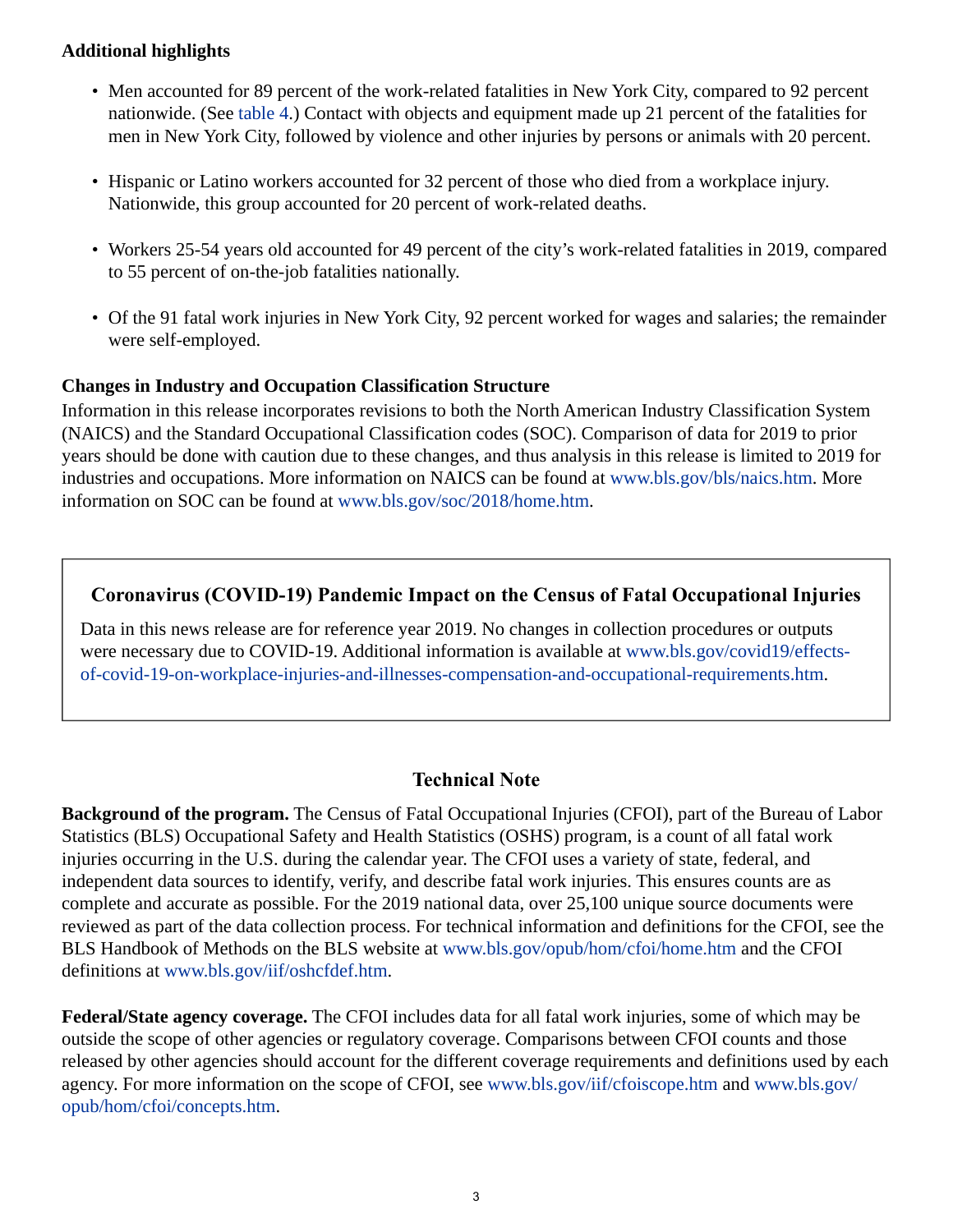**Acknowledgments.** BLS thanks the New York City government for their efforts in collecting accurate, comprehensive, and useful data on fatal work injuries. BLS also appreciates the efforts of all federal, state, local, and private sector entities that provided source documents used to identify fatal work injuries. Among these agencies are the Occupational Safety and Health Administration; the National Transportation Safety Board; the U.S. Coast Guard; the Mine Safety and Health Administration; the Office of Workers' Compensation Programs (Federal Employees' Compensation and Longshore and Harbor Workers' Compensation divisions); the Federal Railroad Administration; the National Highway Traffic Safety Administration; state vital statistics registrars, coroners, and medical examiners; state departments of health, labor, and industrial relations and workers' compensation agencies; state and local police departments; and state farm bureaus.

Information in this release will be made available to individuals with sensory impairments upon request. Voice phone: (202) 691-5200; Federal Relay Service: (800) 877-8339.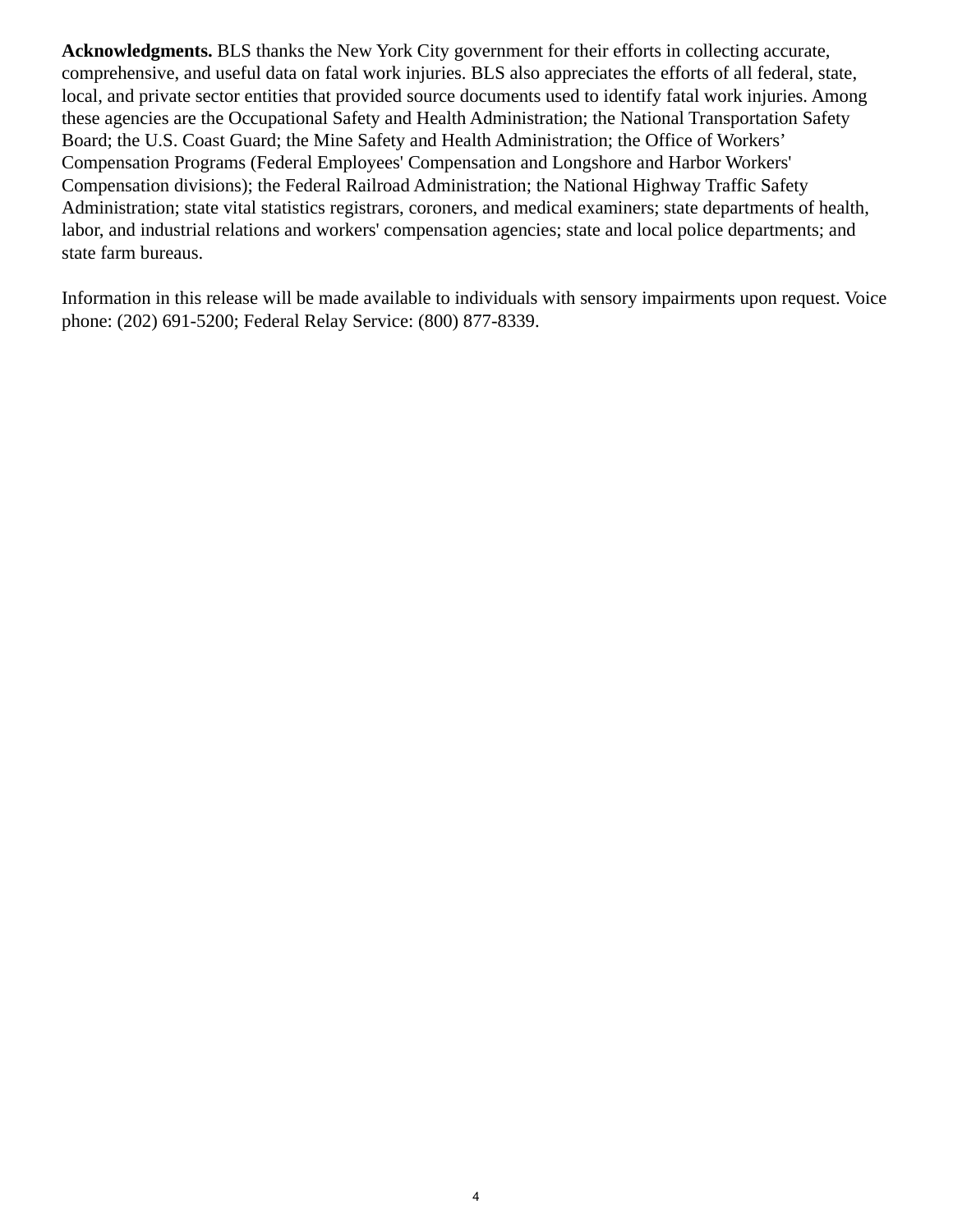<span id="page-4-0"></span>

|  | Table 1. Fatal occupational injuries by event or exposure, New York City, 2018–19 |
|--|-----------------------------------------------------------------------------------|
|  |                                                                                   |

| Event or exposure $(1)$ |    | 2018<br>2019 |         |
|-------------------------|----|--------------|---------|
|                         |    | Number       | Percent |
|                         | 73 | 91           | 100     |
|                         | 11 | 21           | 23      |
|                         | 11 | 15           | 16      |
|                         |    | 10           | 11      |
|                         |    | 5            | 5       |
|                         | 6  | 5            | 5       |
|                         |    | 3            | 3       |
|                         | 12 | 10           | 11      |
|                         |    | 3            | 3       |
|                         |    | 3            |         |
|                         |    | 3            |         |
|                         | 6  |              |         |
|                         |    |              |         |
|                         | 17 | 24           | 26      |
|                         |    | 3            | 3       |
|                         | 9  | 21           | 23      |
|                         |    |              | 5       |
|                         | 6  | 14           | 15      |
|                         |    | 3            | 3       |
|                         | 12 | 17           | 19      |
|                         | 19 | 17           | 19      |
|                         | 16 | 11           | 12      |
|                         | 11 |              | 8       |
|                         |    | 3            |         |
|                         |    | 3            | 3       |
|                         |    |              |         |

<span id="page-4-1"></span>Footnotes:

(1) Based on the BLS Occupational Injury and Illness Classification System (OIICS) 2.01 implemented for 2011 data forward.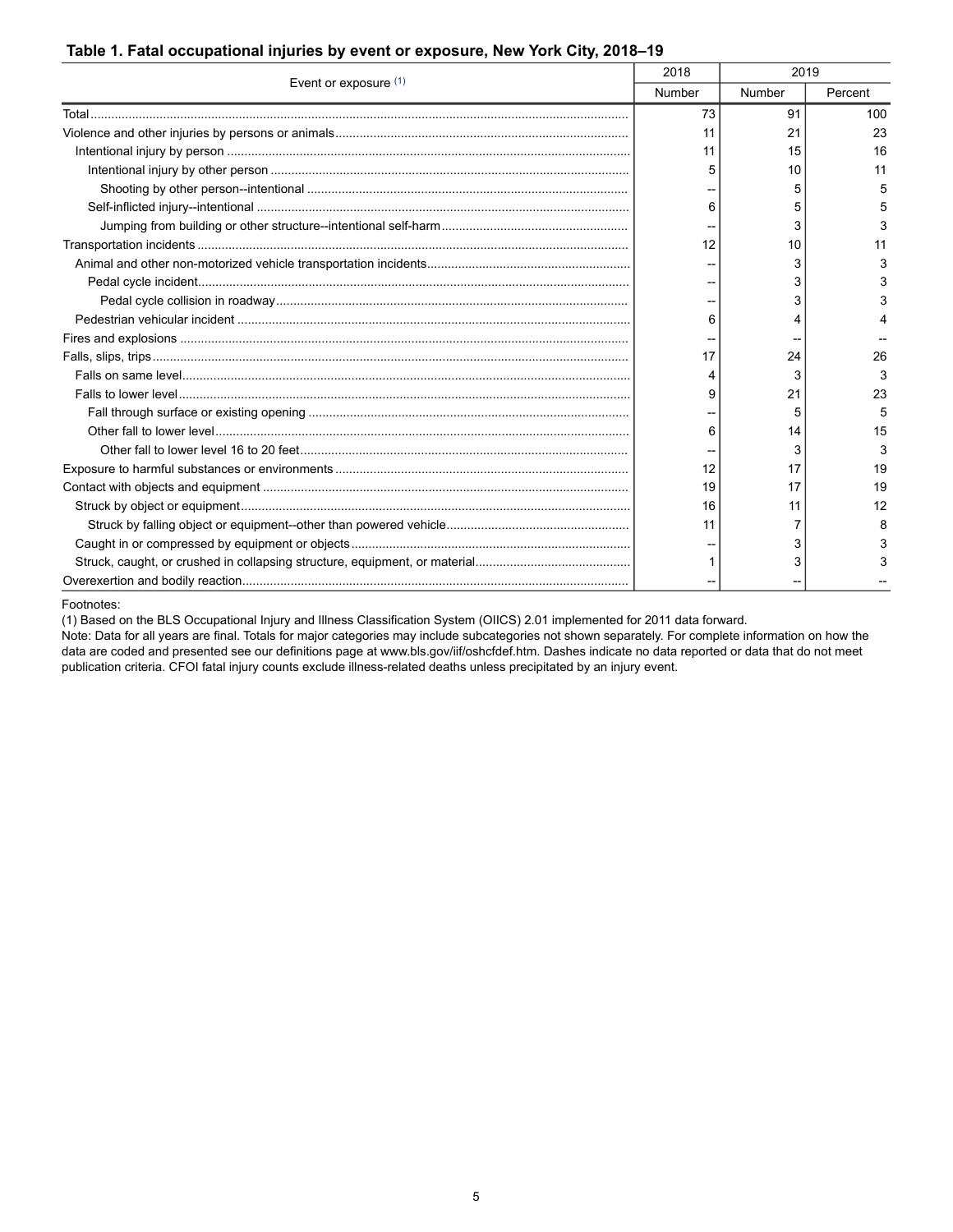#### <span id="page-5-0"></span>**Table 2. Fatal occupational injuries by industry, New York City, 2019**

| Industry <sup>(1)</sup> | Number | Percent |
|-------------------------|--------|---------|
|                         | 91     | 100     |
|                         | 84     | 92      |
|                         |        |         |
|                         |        |         |
|                         | 24     | 26      |
|                         | 24     | 26      |
|                         |        |         |
|                         | 23     | 25      |
|                         | 5      | 5       |
|                         |        |         |
|                         |        |         |
|                         |        |         |
|                         |        |         |
|                         | 16     | 18      |
|                         | 5      | 5       |
|                         |        | 3       |
|                         |        | 3       |
|                         |        |         |
|                         |        |         |
|                         |        |         |
|                         |        |         |
|                         |        | 5       |
|                         |        |         |
|                         | 6      |         |
|                         |        |         |
|                         |        |         |
|                         |        | 3       |
|                         |        | 3       |
|                         |        |         |
|                         |        |         |
|                         |        |         |
|                         |        | 8       |

#### <span id="page-5-1"></span>Footnotes:

(1) CFOI has used several versions of the North American Industry Classification System (NAICS) since 2003 to define industry. For complete information on the version of NAICS used in this year, see our definitions page at [www.bls.gov/iif/oshcfdef.htm](https://www.bls.gov/iif/oshcfdef.htm)

(2) Cases where ownership is unknown are included in private industry counts.

(3) Cases where industry is unknown are included in the service sector counts.

(4) Includes fatal injuries to workers employed by governmental organizations regardless of industry. Cases classified as foreign government and other government are included in all government counts, but not displayed separately.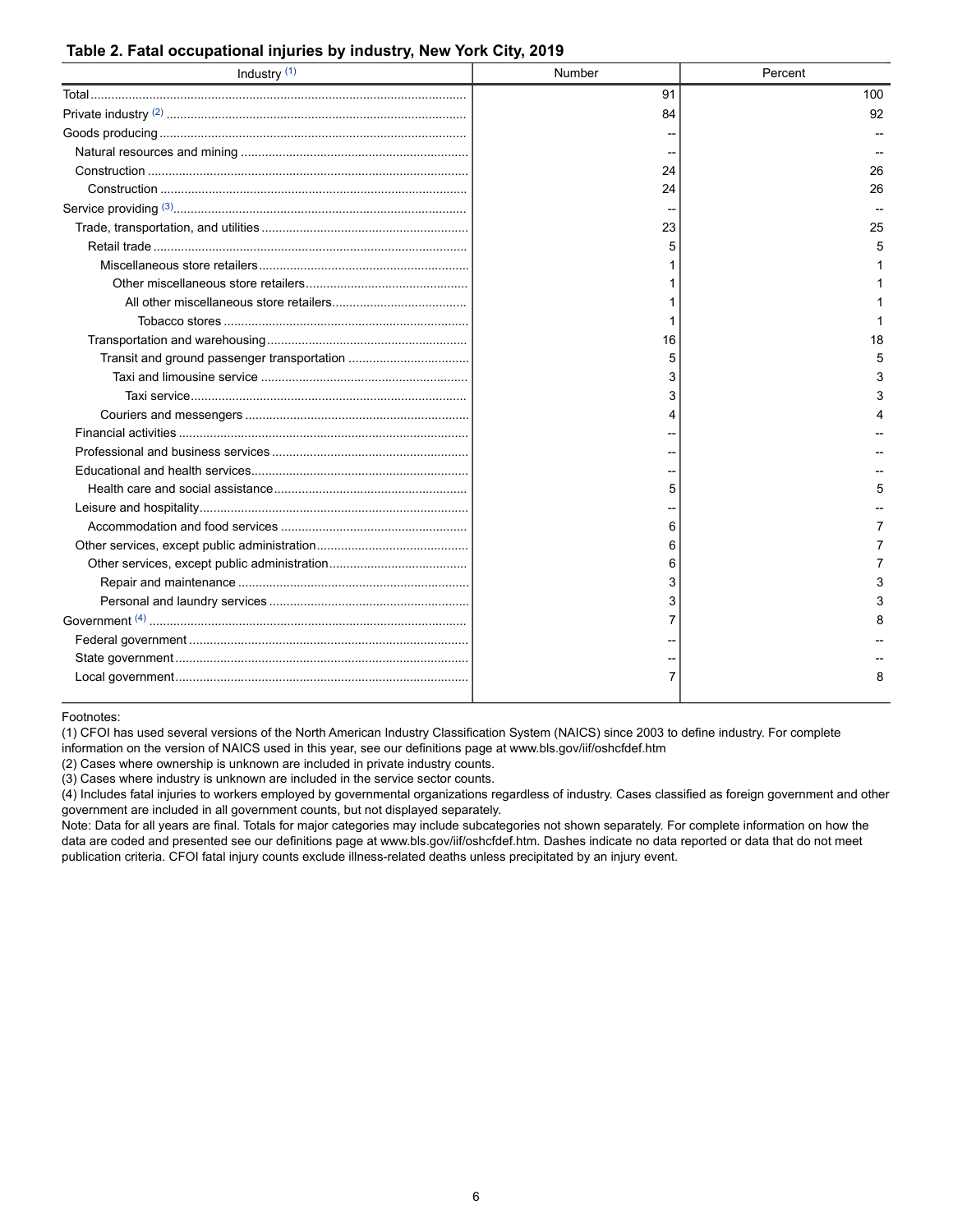#### <span id="page-6-0"></span>**Table 3. Fatal occupational injuries by occupation, New York City, 2019**

| Occupation (1)                                             | Number | Percent |
|------------------------------------------------------------|--------|---------|
|                                                            | 91     | 100     |
|                                                            | 4      |         |
|                                                            |        |         |
|                                                            |        |         |
|                                                            |        |         |
|                                                            |        |         |
|                                                            |        |         |
|                                                            |        |         |
|                                                            |        |         |
| Arts, design, entertainment, sports, and media occupations |        |         |
|                                                            | 3      | 3       |
|                                                            | 3      | 3       |
|                                                            |        |         |
|                                                            | 7      | 8       |
|                                                            |        |         |
| Security guards and gambling surveillance officers         |        |         |
|                                                            |        |         |
|                                                            | 3      | 3       |
|                                                            | 3      | 3       |
| Building and grounds cleaning and maintenance occupations  |        |         |
|                                                            |        |         |
|                                                            | 3      | 3       |
|                                                            |        |         |
|                                                            |        |         |
|                                                            |        |         |
|                                                            | 3      | 3       |
|                                                            |        |         |
|                                                            | 29     | 32      |
|                                                            | 26     | 29      |
|                                                            | 19     | 21      |
|                                                            | 19     | 21      |
|                                                            | 6      | 7       |
| Other installation, maintenance, and repair occupations    | 3      | 3       |
|                                                            | 3      | 3       |
|                                                            | 19     | 21      |
|                                                            | 10     | 11      |
|                                                            | 5      | 5       |
|                                                            | 3      | 3       |
|                                                            | 5      | 5       |
|                                                            | 3      | 3       |
|                                                            |        |         |

#### <span id="page-6-1"></span>Footnotes:

(1) CFOI has used several versions of the Standard Occupation Classification (SOC) system since 2003 to define occupation. For complete information on the version of SOC used in this year, see our definitions page at [www.bls.gov/iif/oshcfdef.htm.](https://www.bls.gov/iif/oshcfdef.htm) Cases where occupation is unknown are included in the total.

(2) Includes fatal injuries to persons identified as resident armed forces regardless of individual occupation listed.